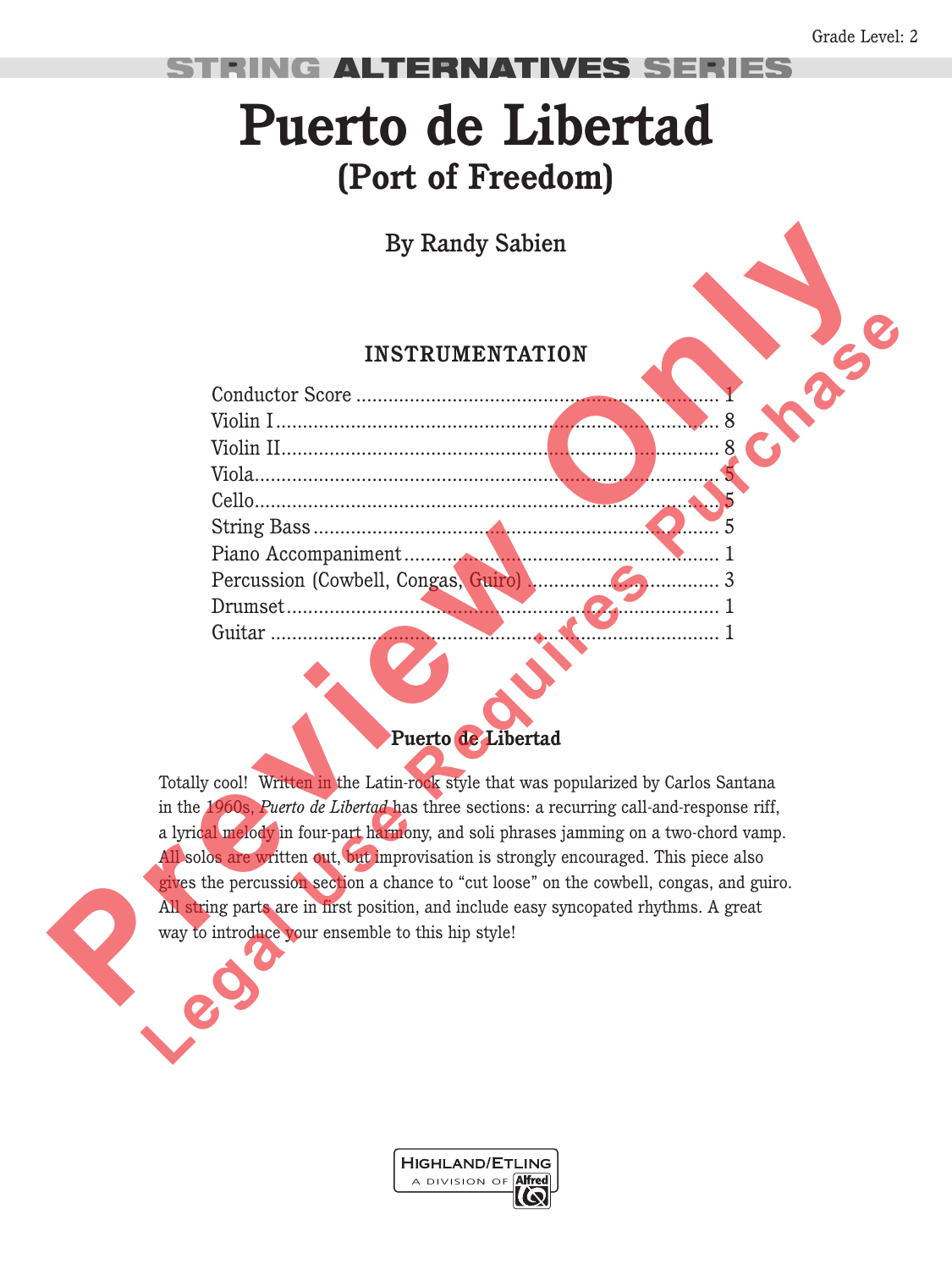# Puerto de Libertad

#### CONDUCTOR SCORE Duration - 3:40

Randy Sabien

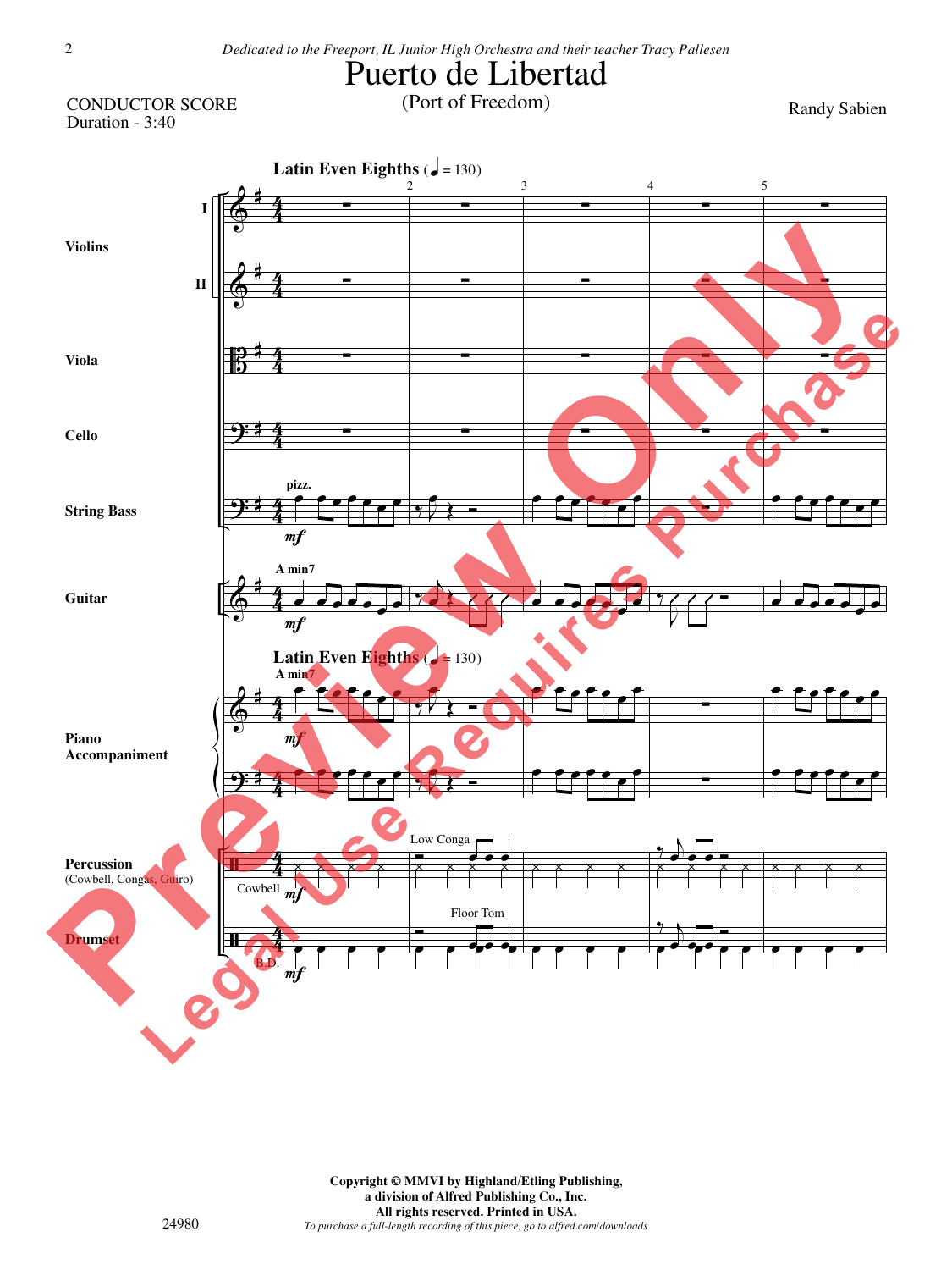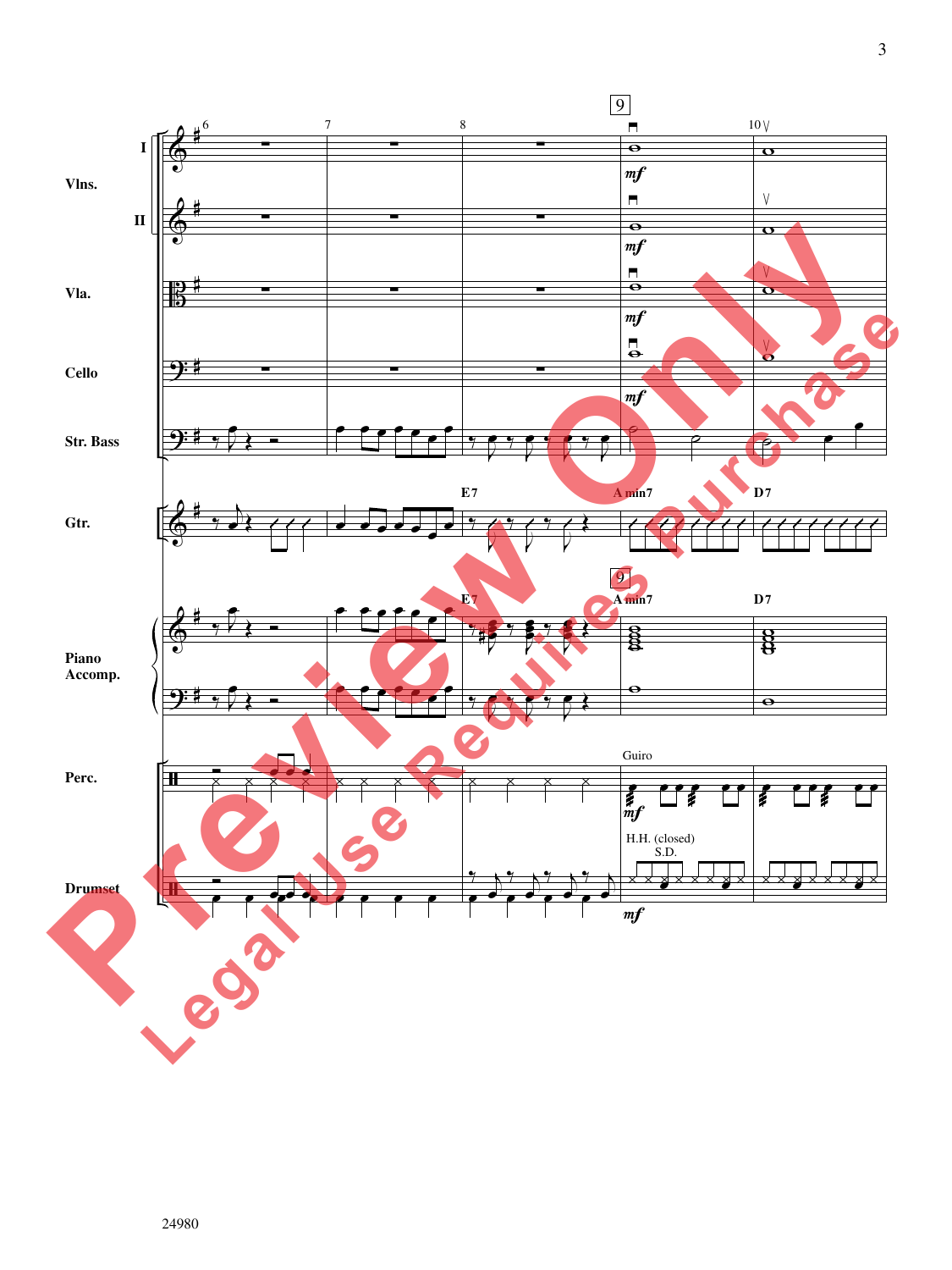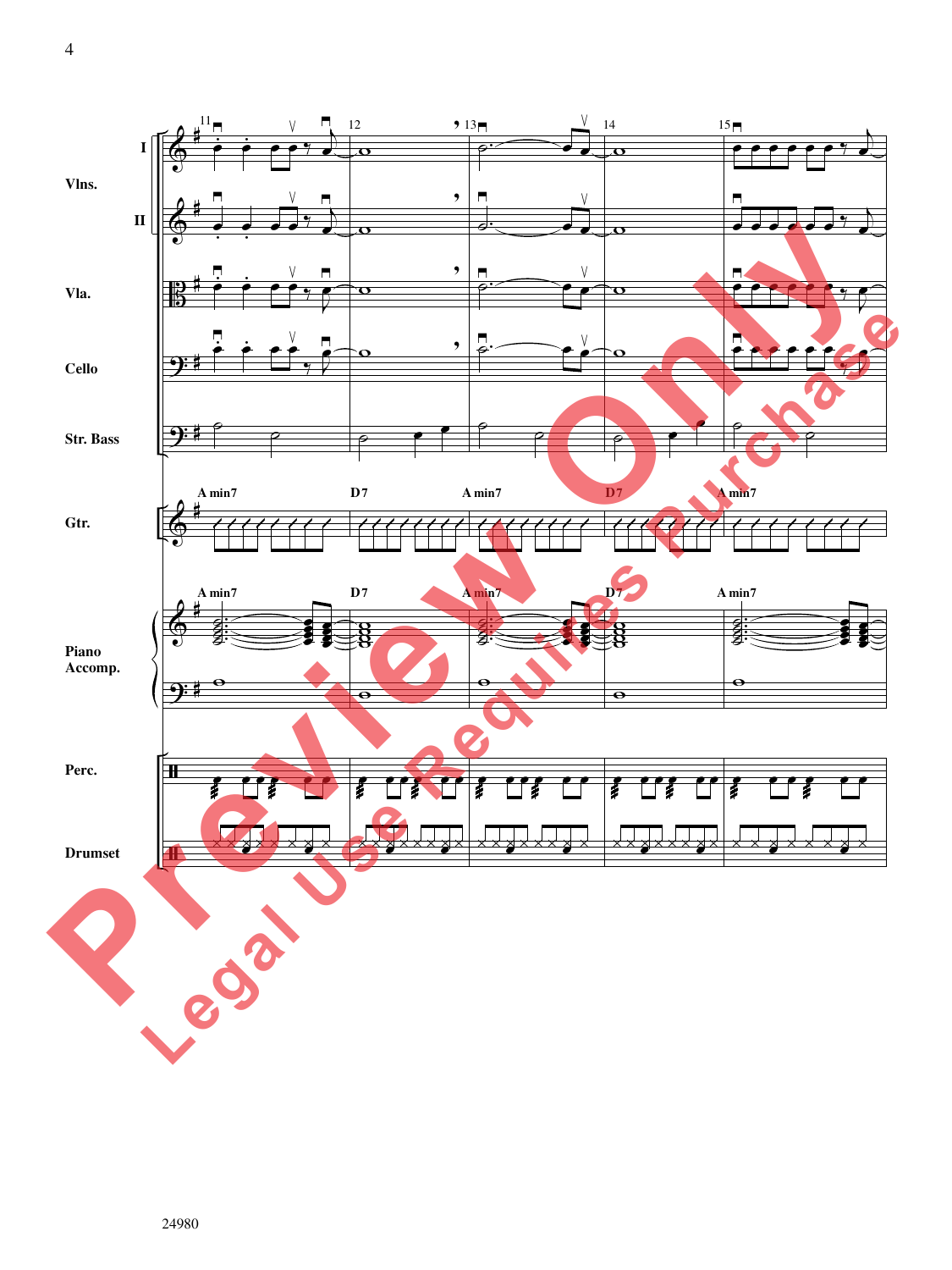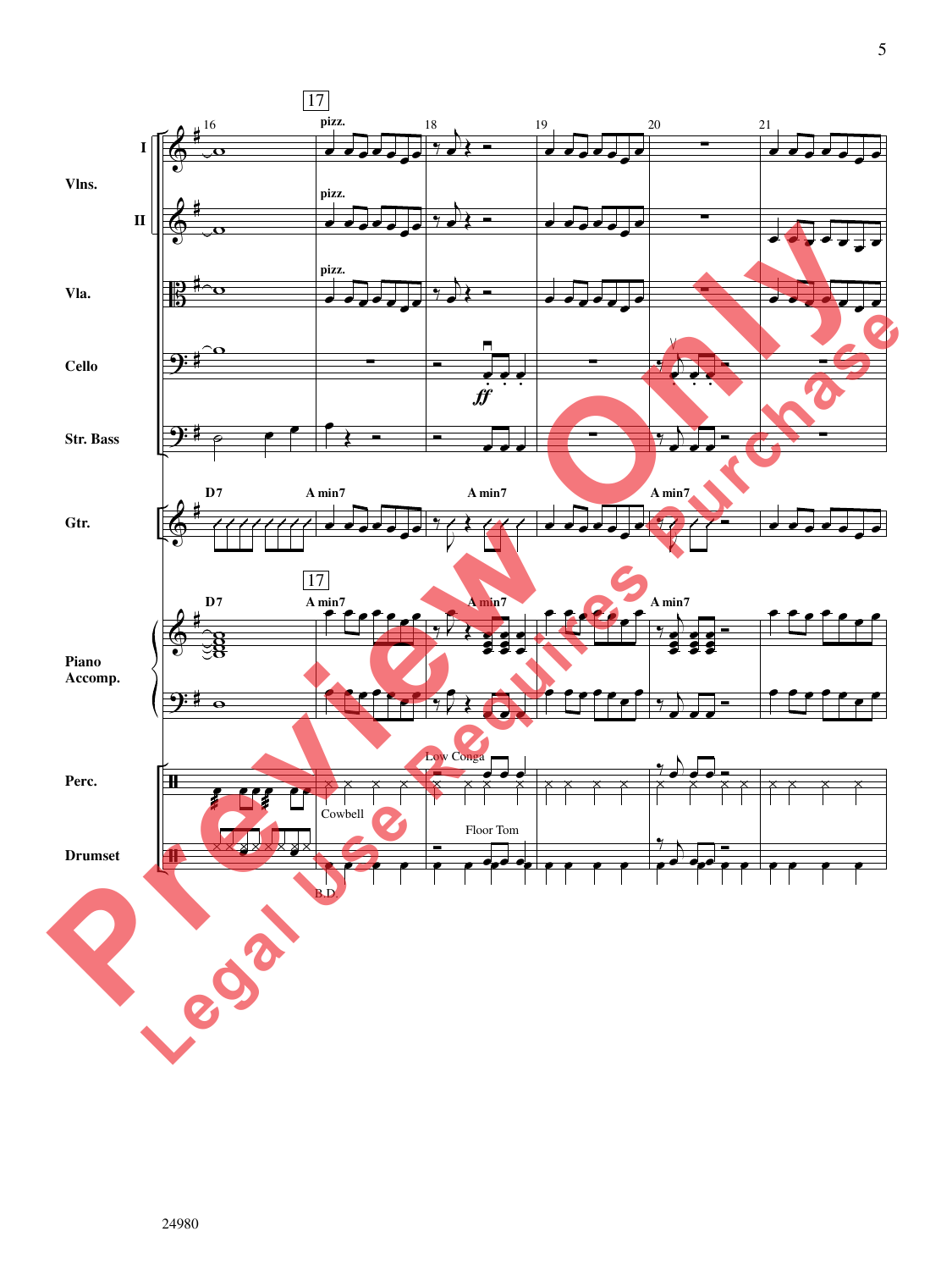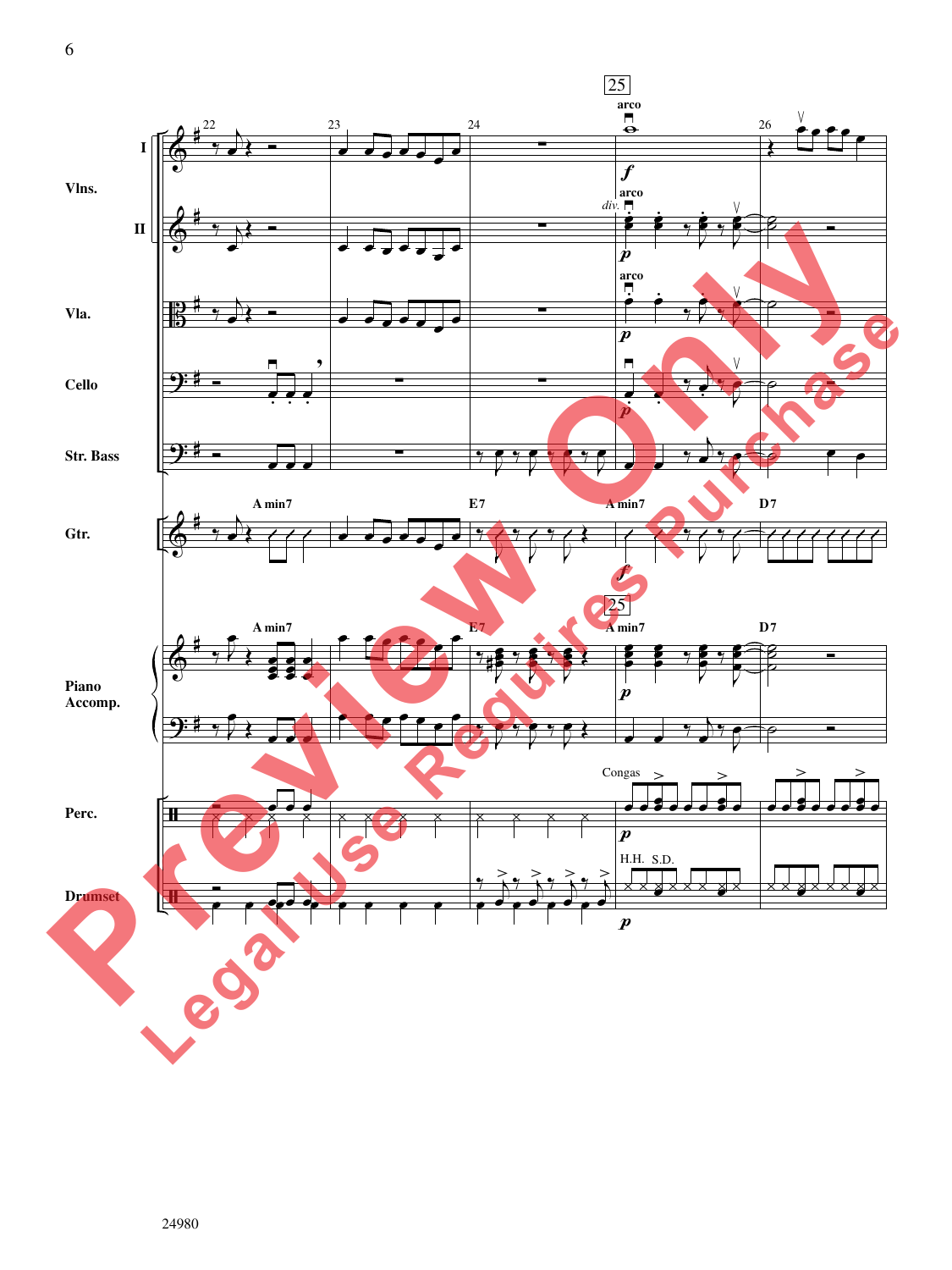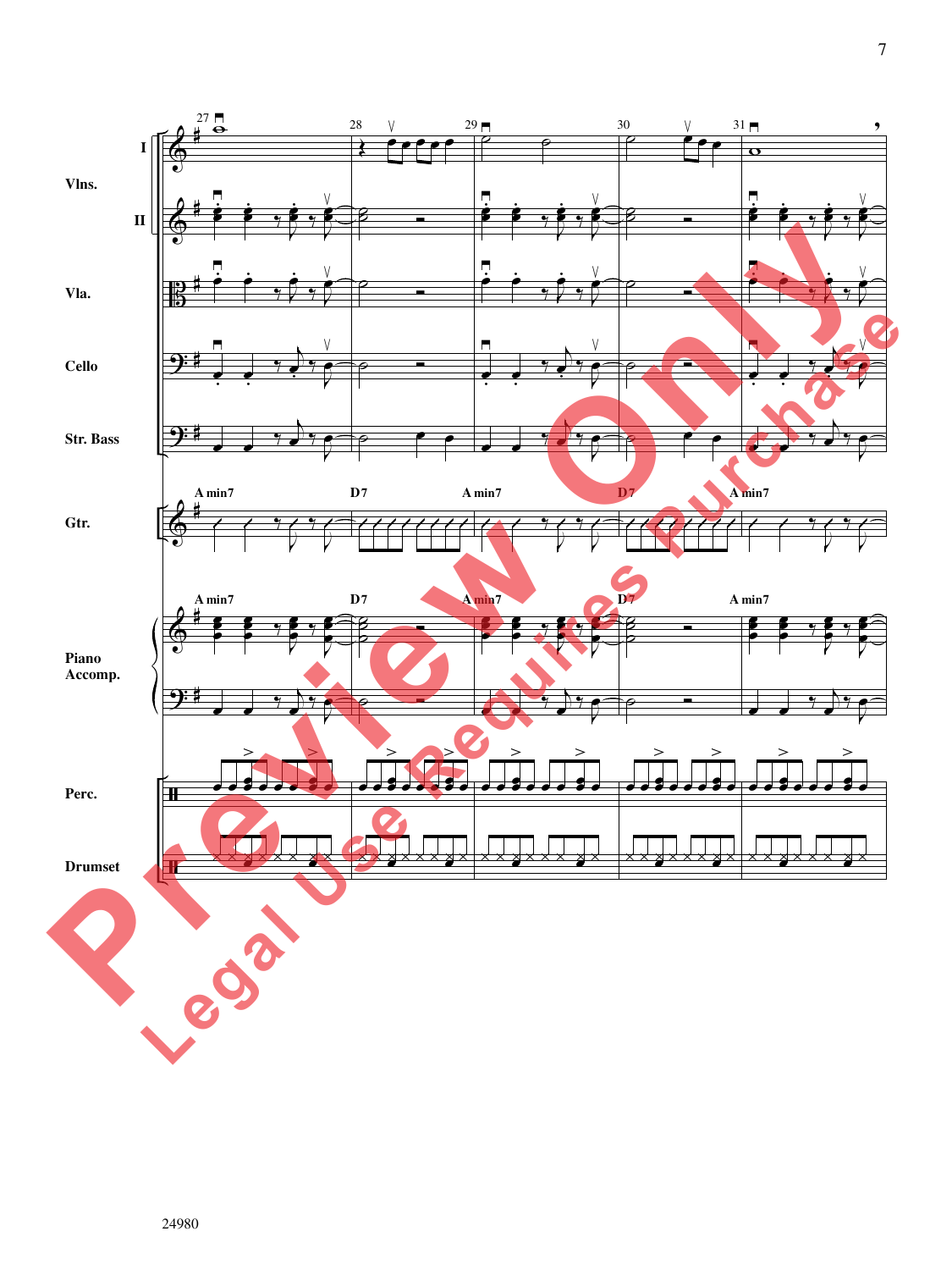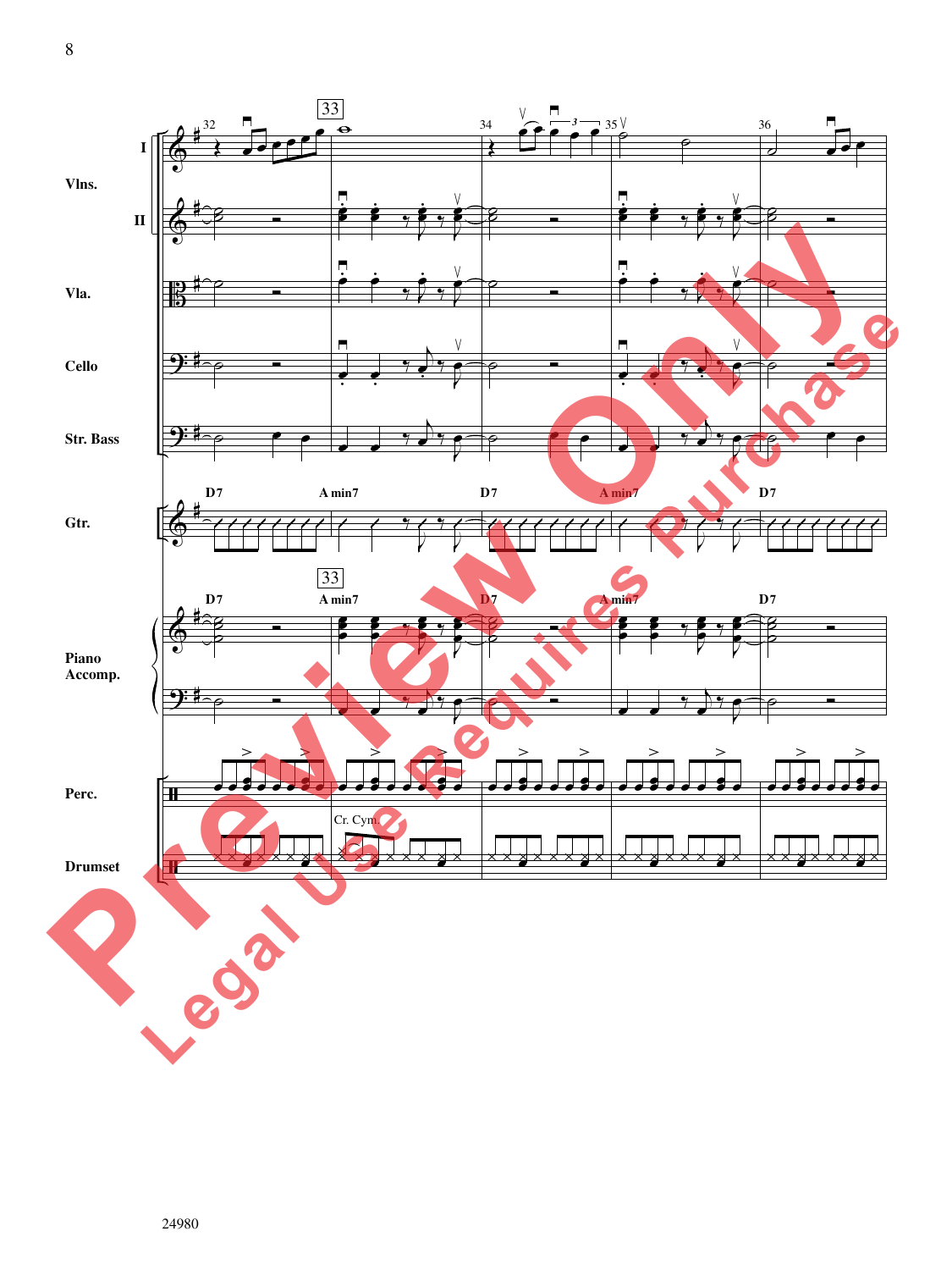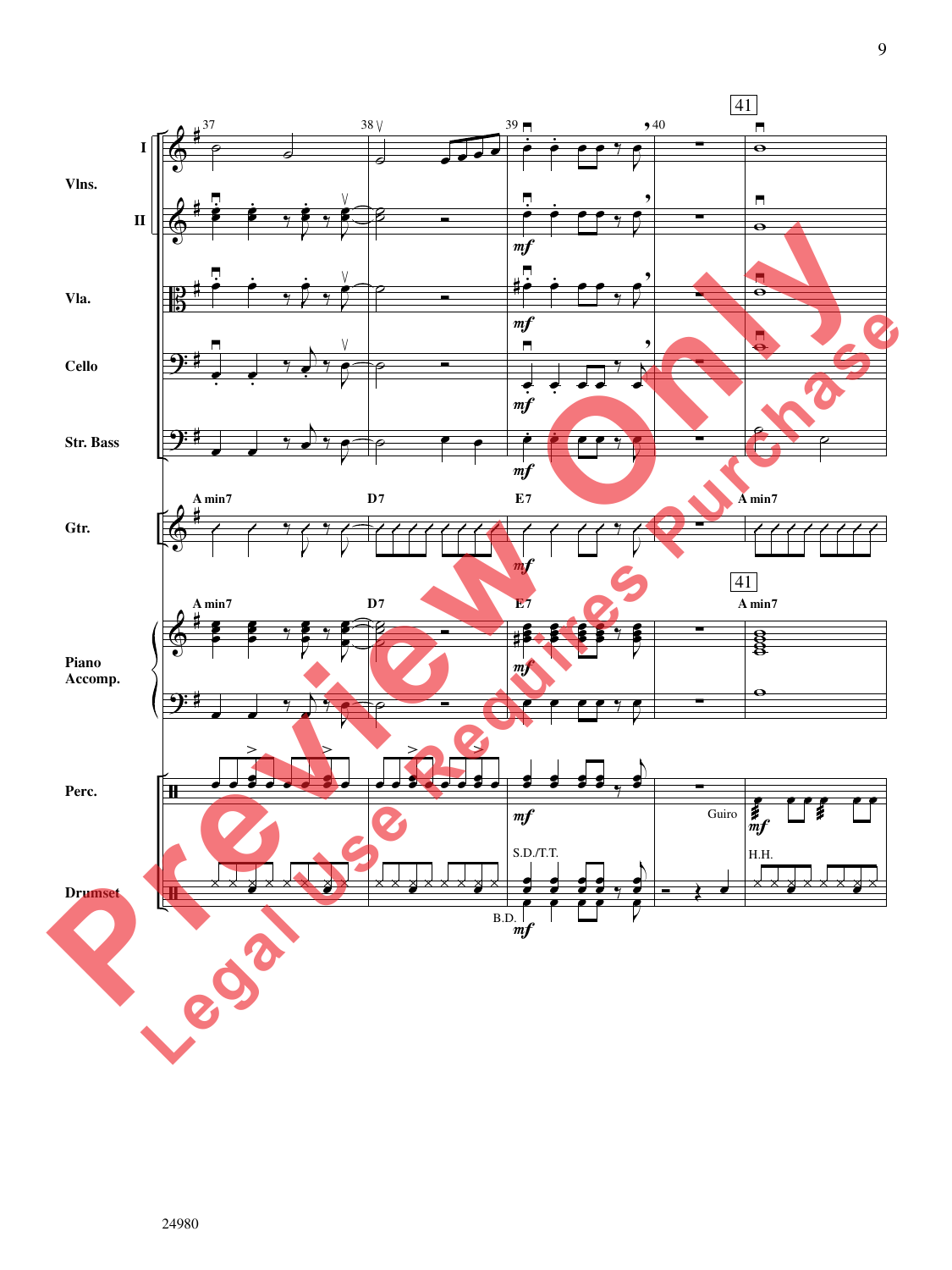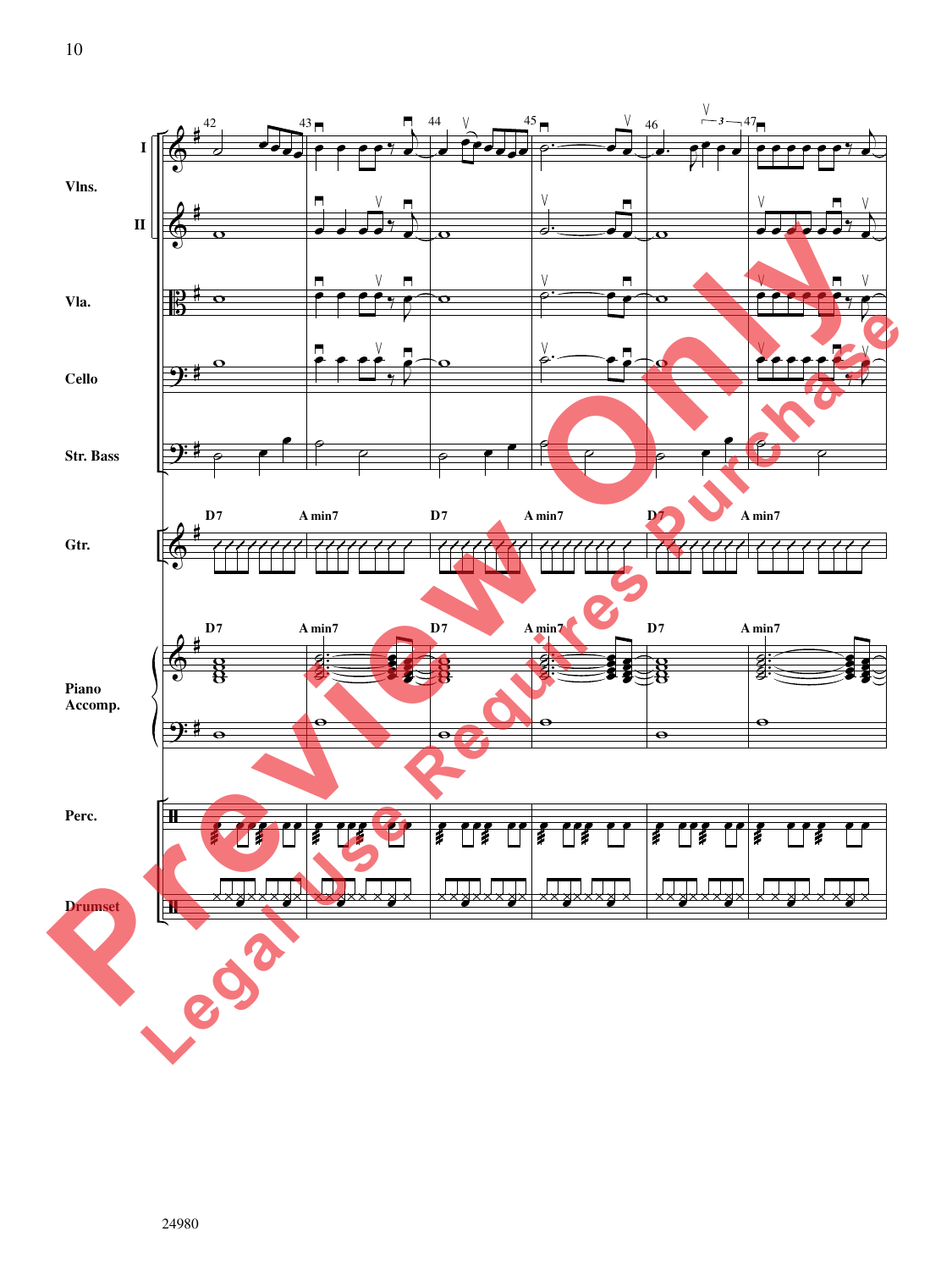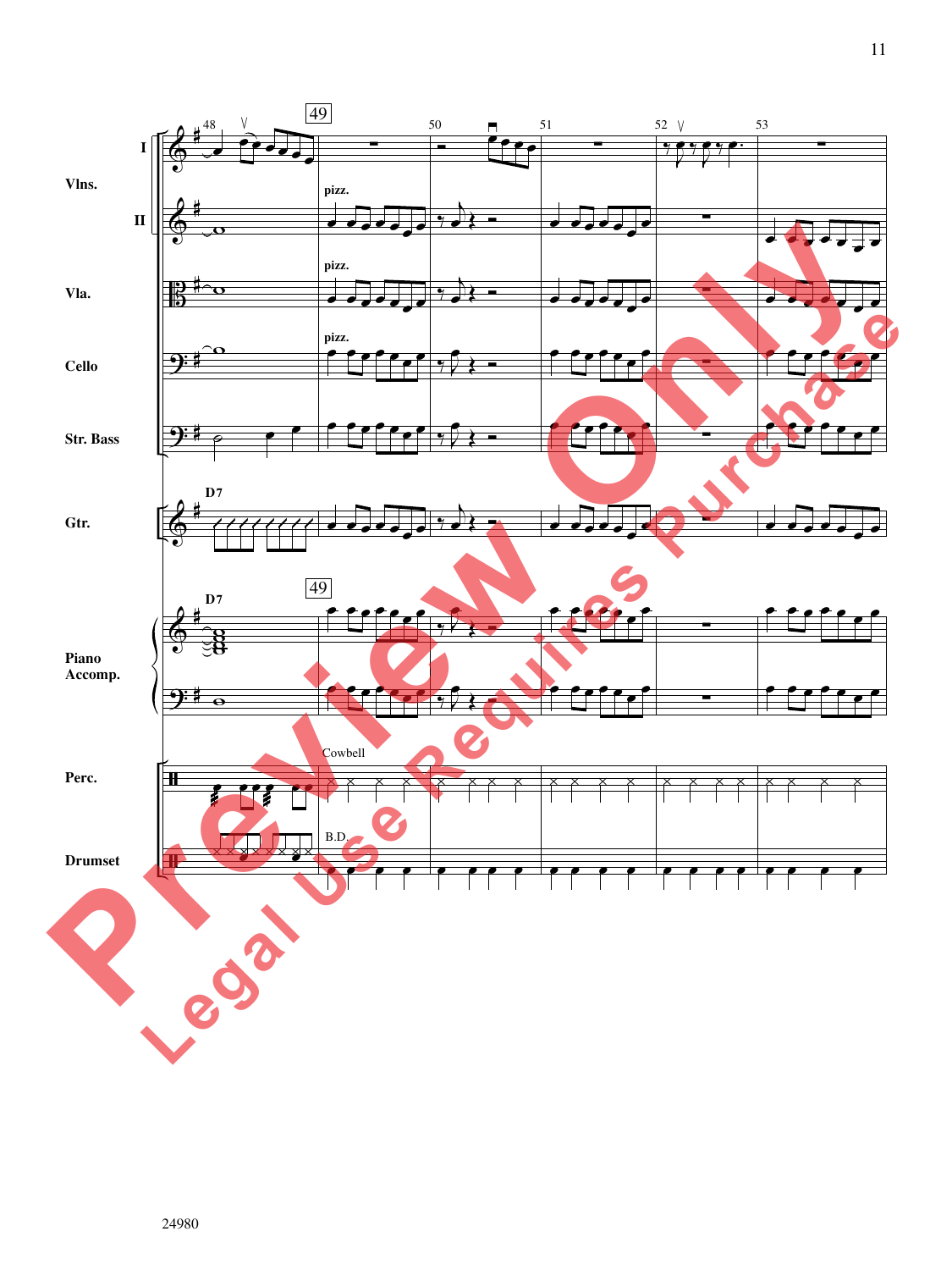![](_page_11_Figure_0.jpeg)

![](_page_11_Figure_1.jpeg)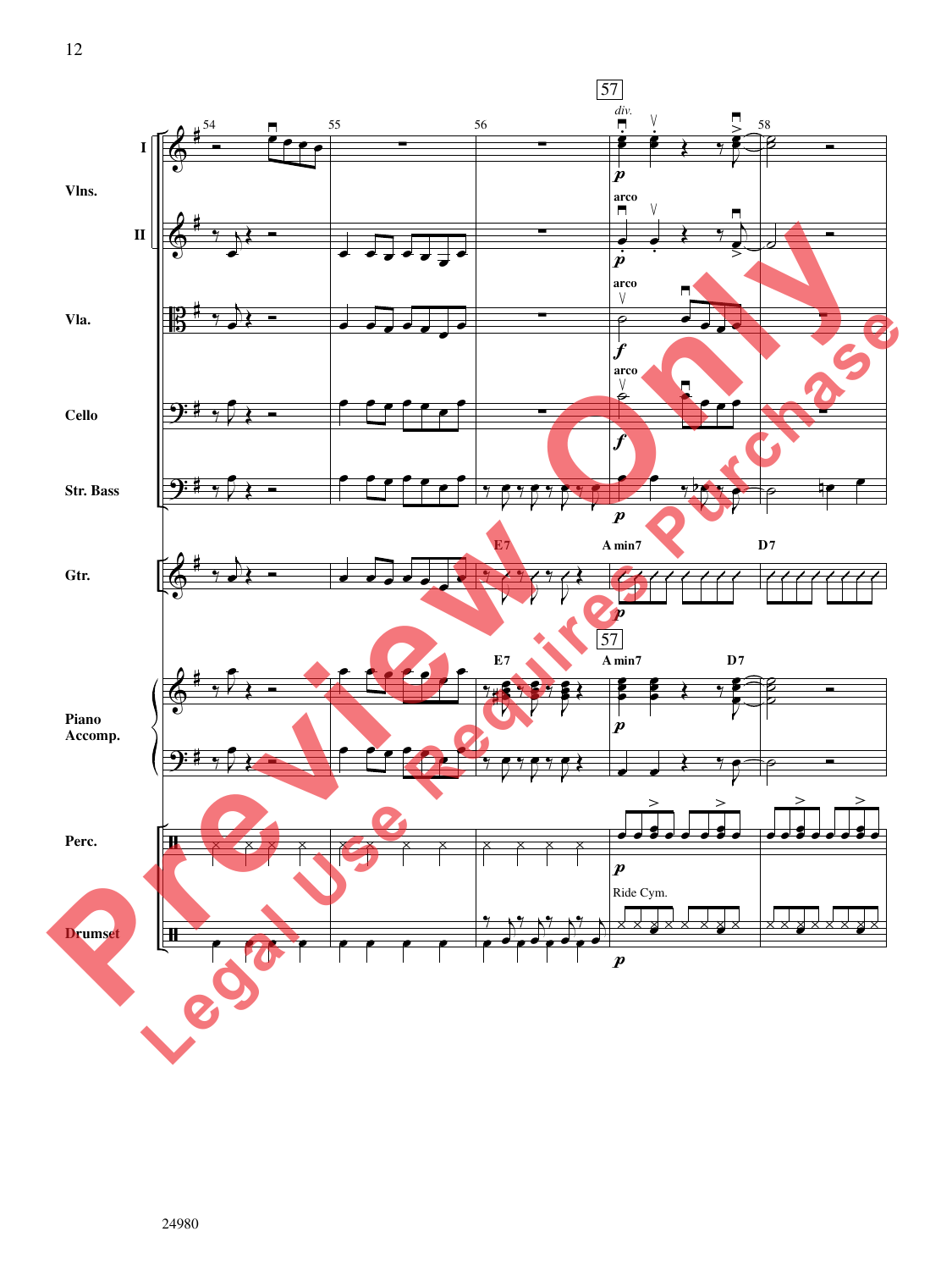![](_page_12_Figure_0.jpeg)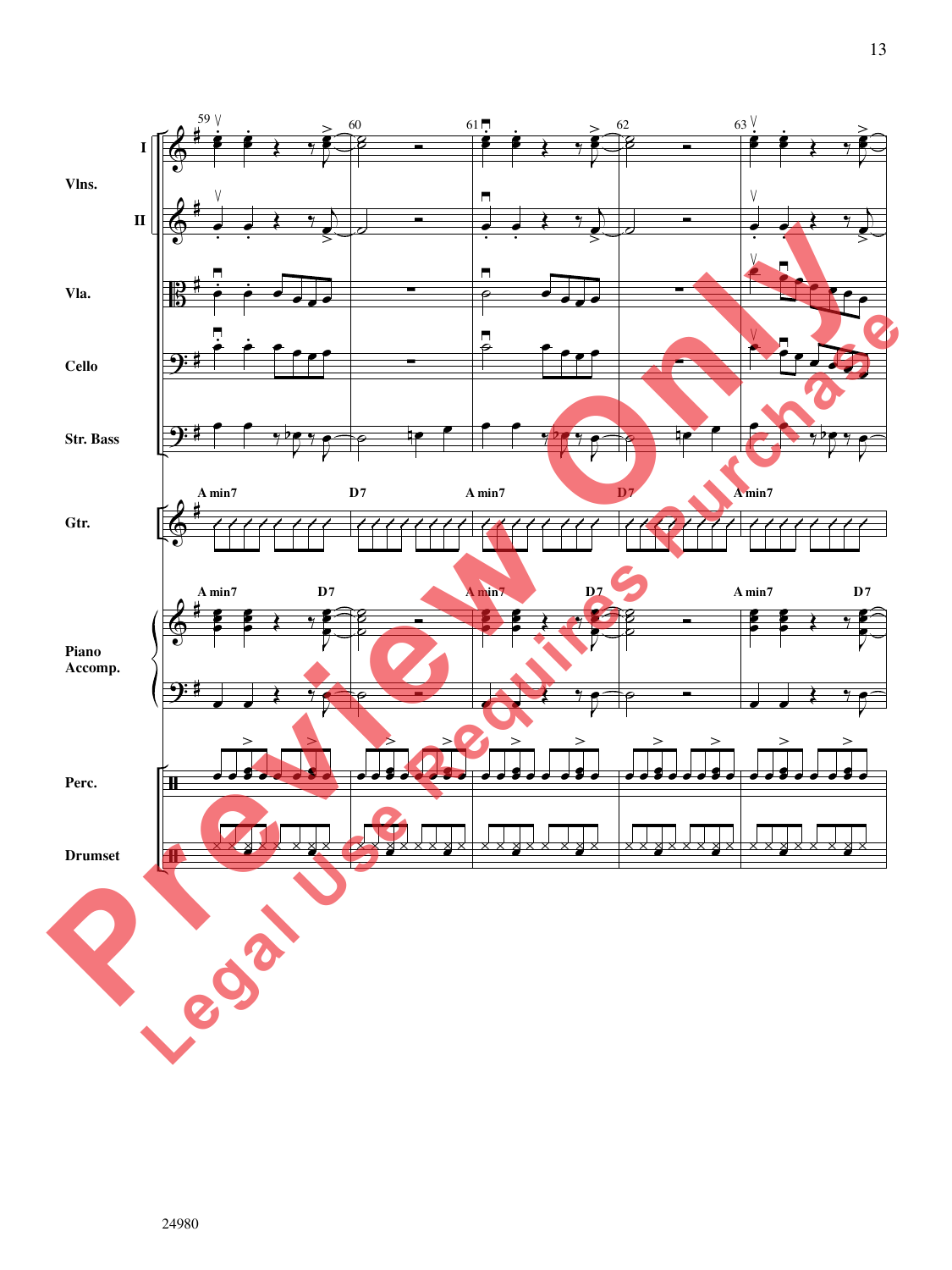![](_page_13_Figure_0.jpeg)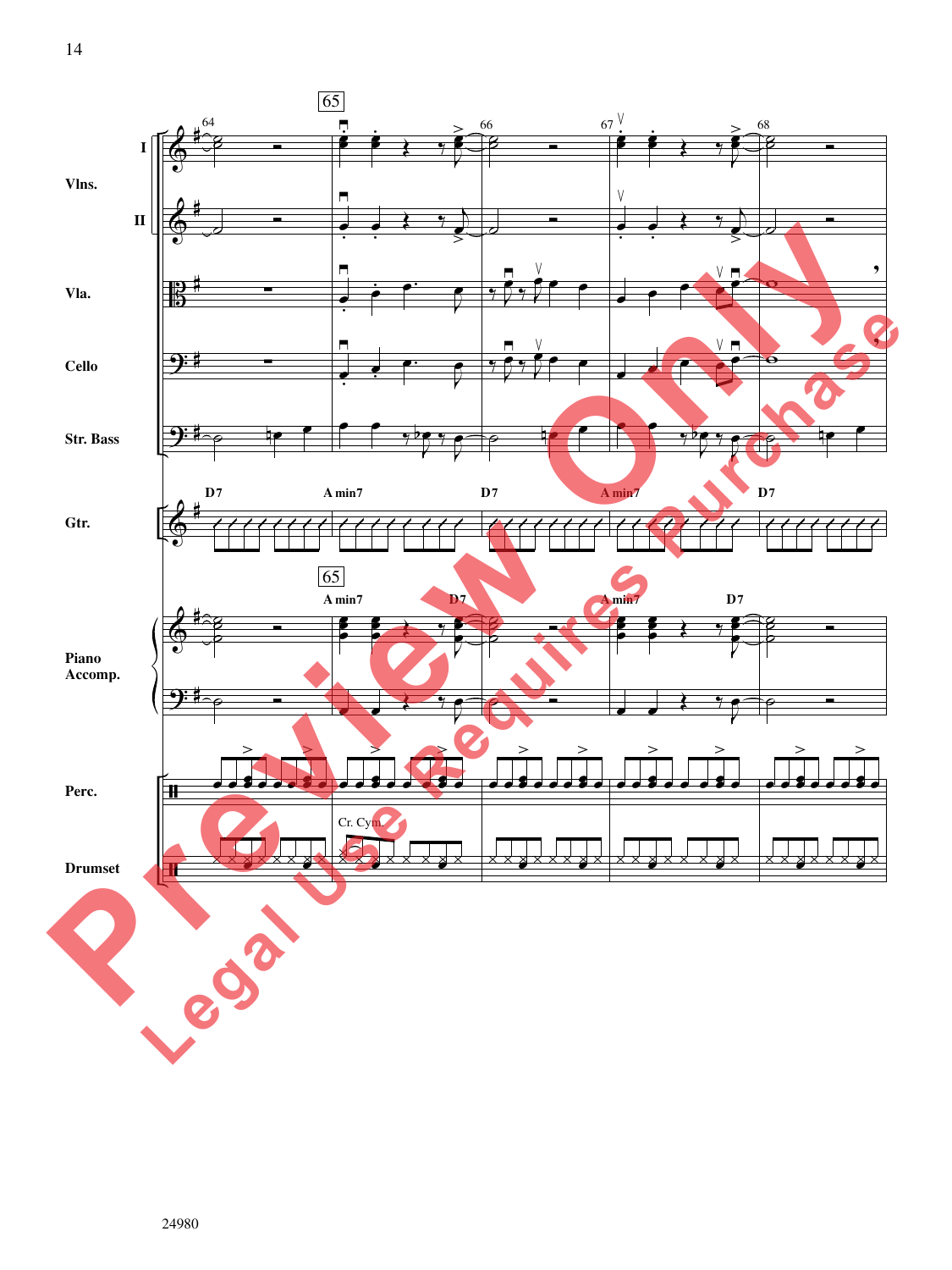![](_page_14_Figure_0.jpeg)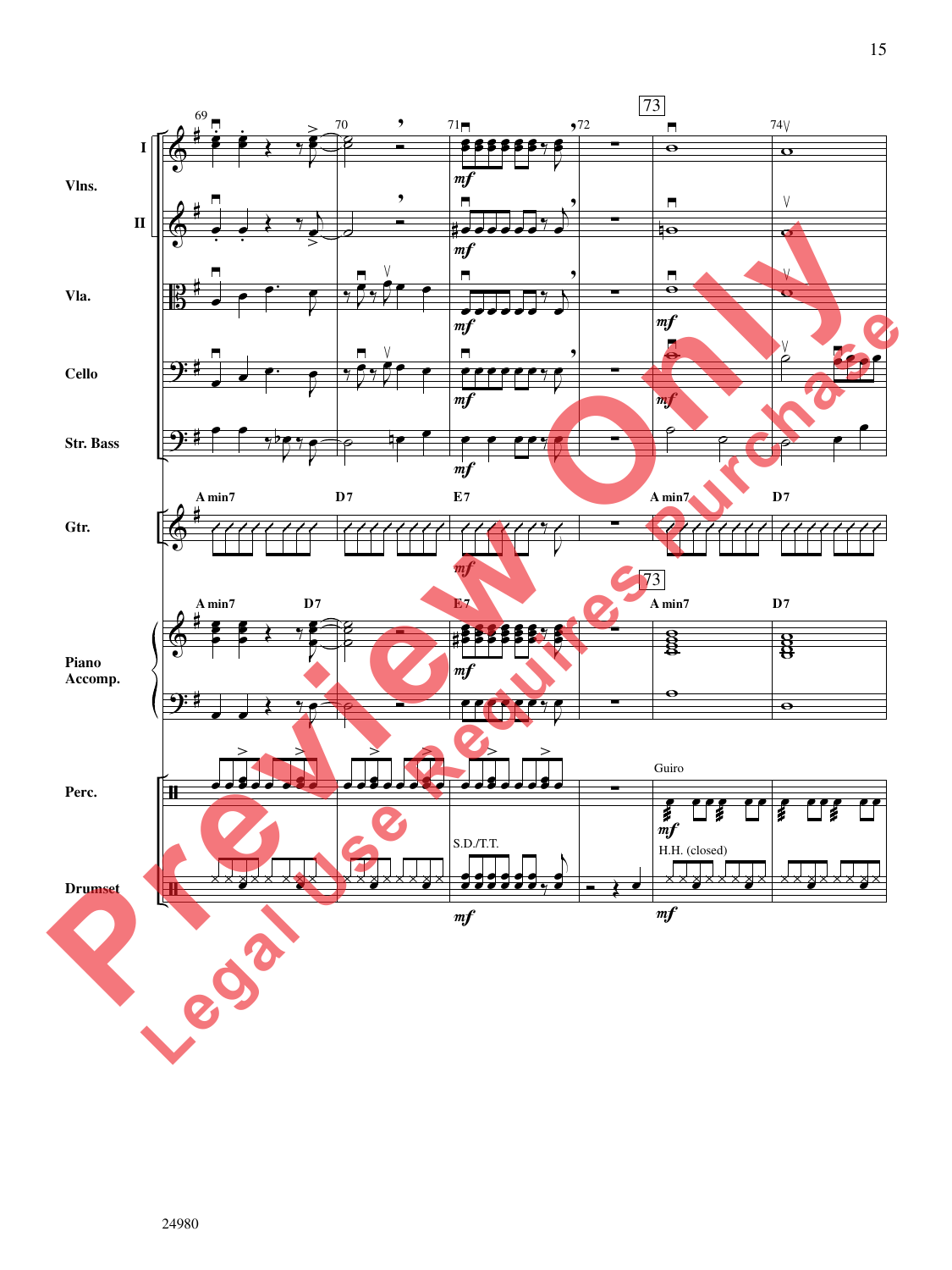![](_page_15_Figure_0.jpeg)

ã

 $\frac{1}{2}$ 

**x** 

 $\frac{M}{\lambda}$ 

œ

 $\bigoplus$ 

xxxx

 $\overline{\mathbf{z}}$ 

 $\overline{\mathbf{y}}$ 

**x** x x x

ex<br>X

œ

 $\overline{\mathbf{y}}$ 

 $\mathcal{F}$  of

 $\overline{\mathbb{X}}$ 

œ

 $\overline{\mathsf{y}}$ 

**x** x x x x

ex<br>x

≥

≥

≥

≥

 $\frac{1}{2}$ œ ≤

 $\frac{v}{\gamma}$ œ ≤

 $\frac{9}{2}$ r<br>R ≤

 $\mathcal{L}$ ≤

**x** x x x

**Drumset**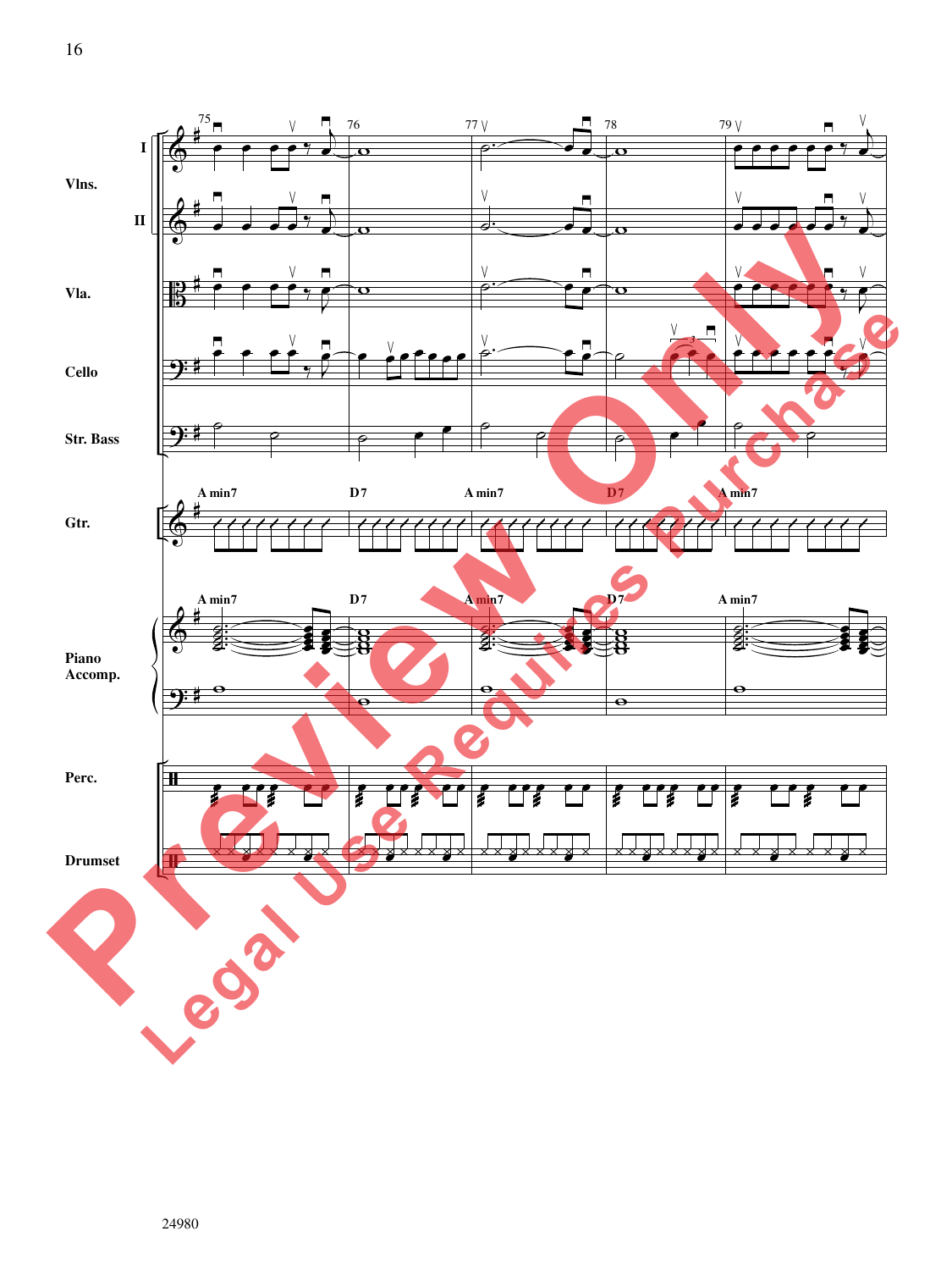![](_page_16_Figure_0.jpeg)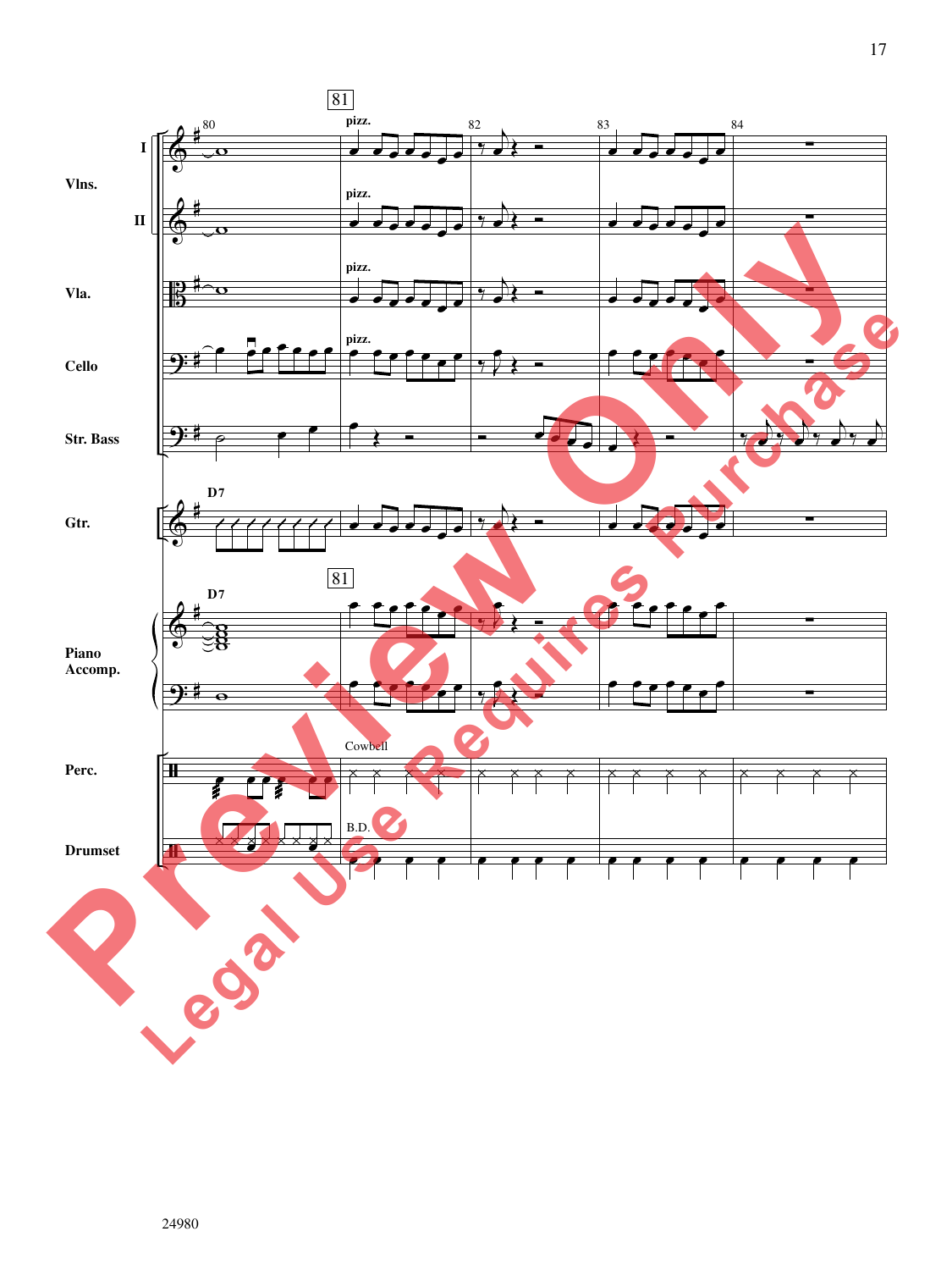![](_page_17_Figure_0.jpeg)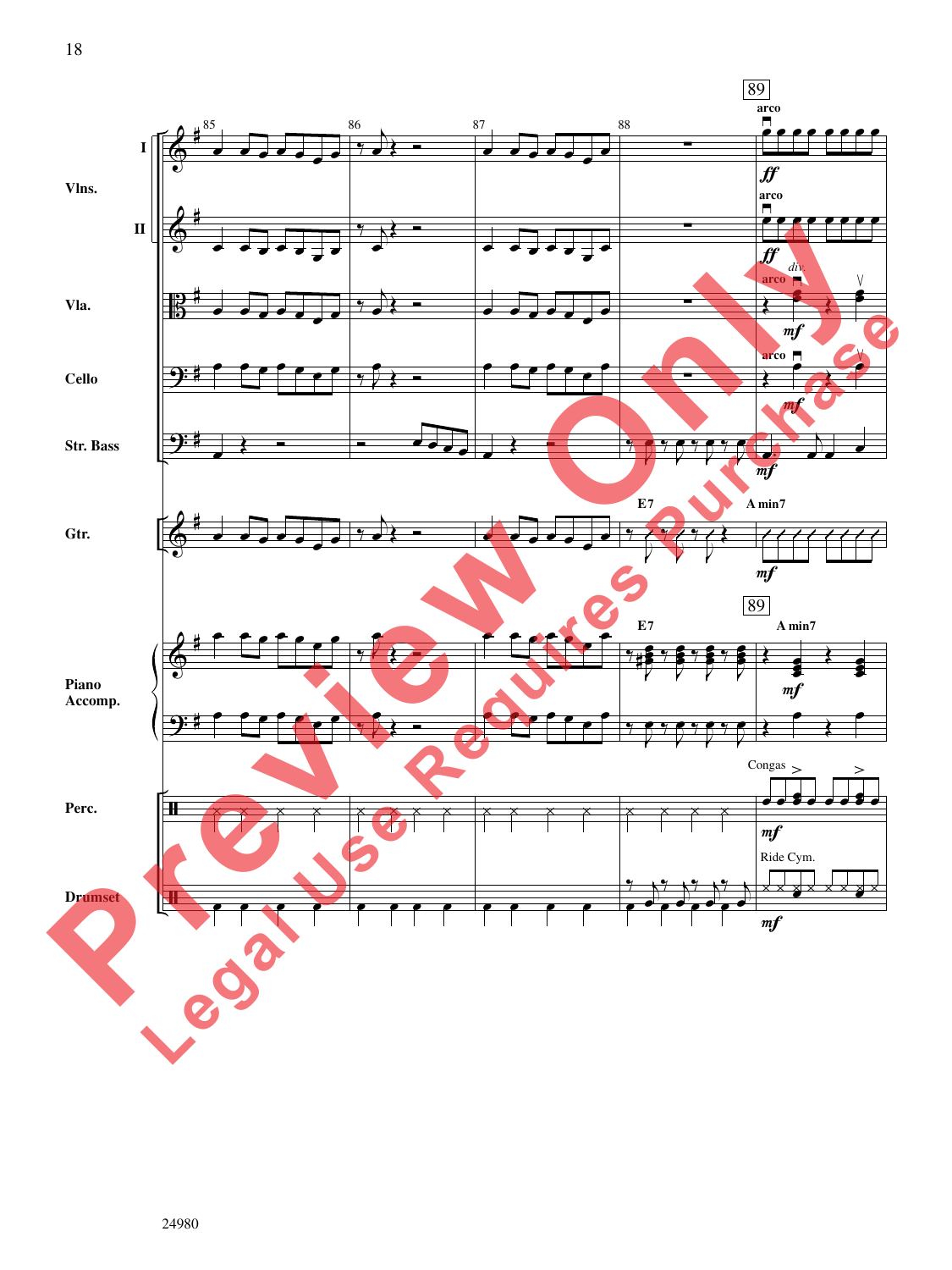![](_page_18_Figure_0.jpeg)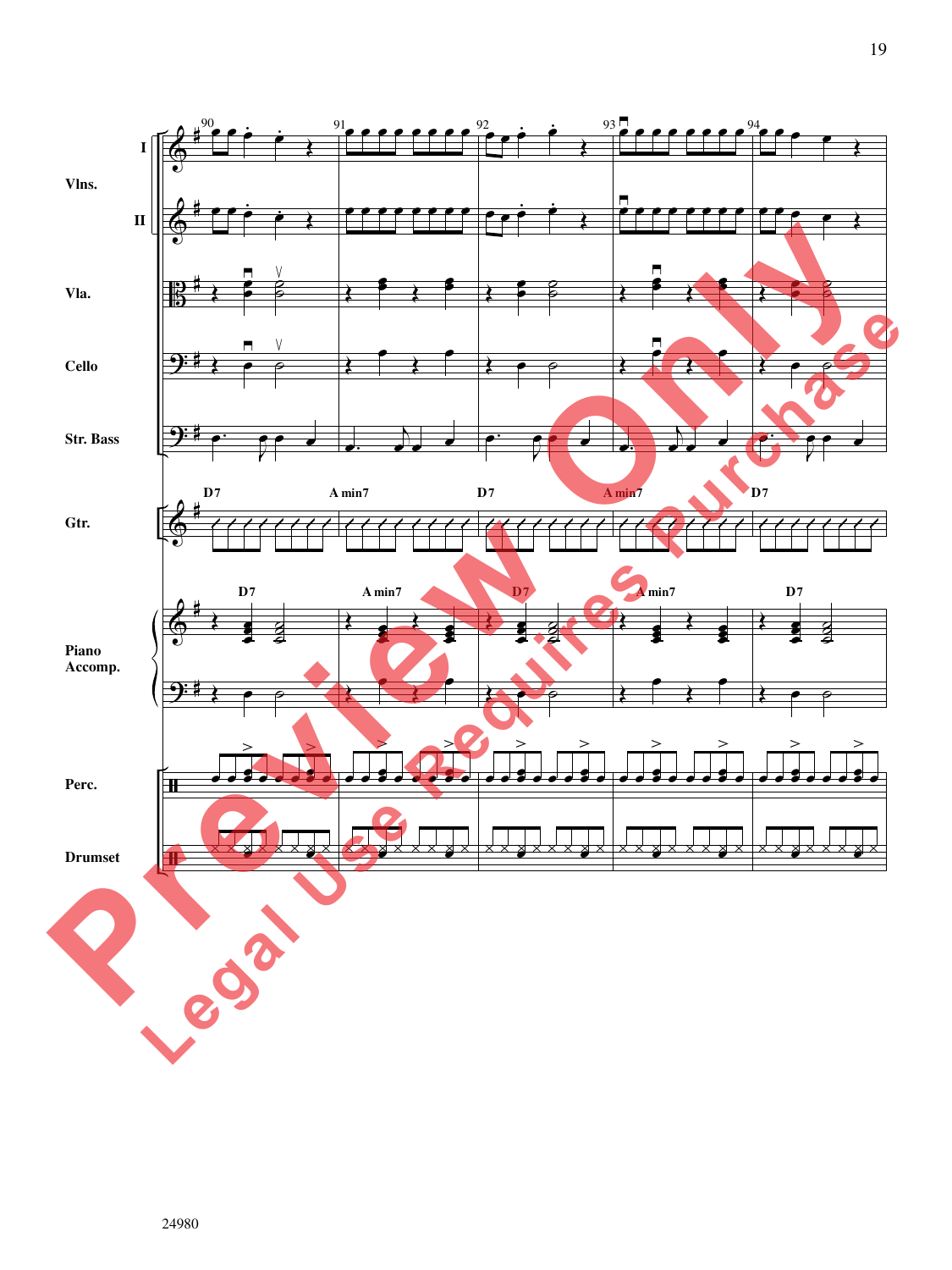![](_page_19_Figure_0.jpeg)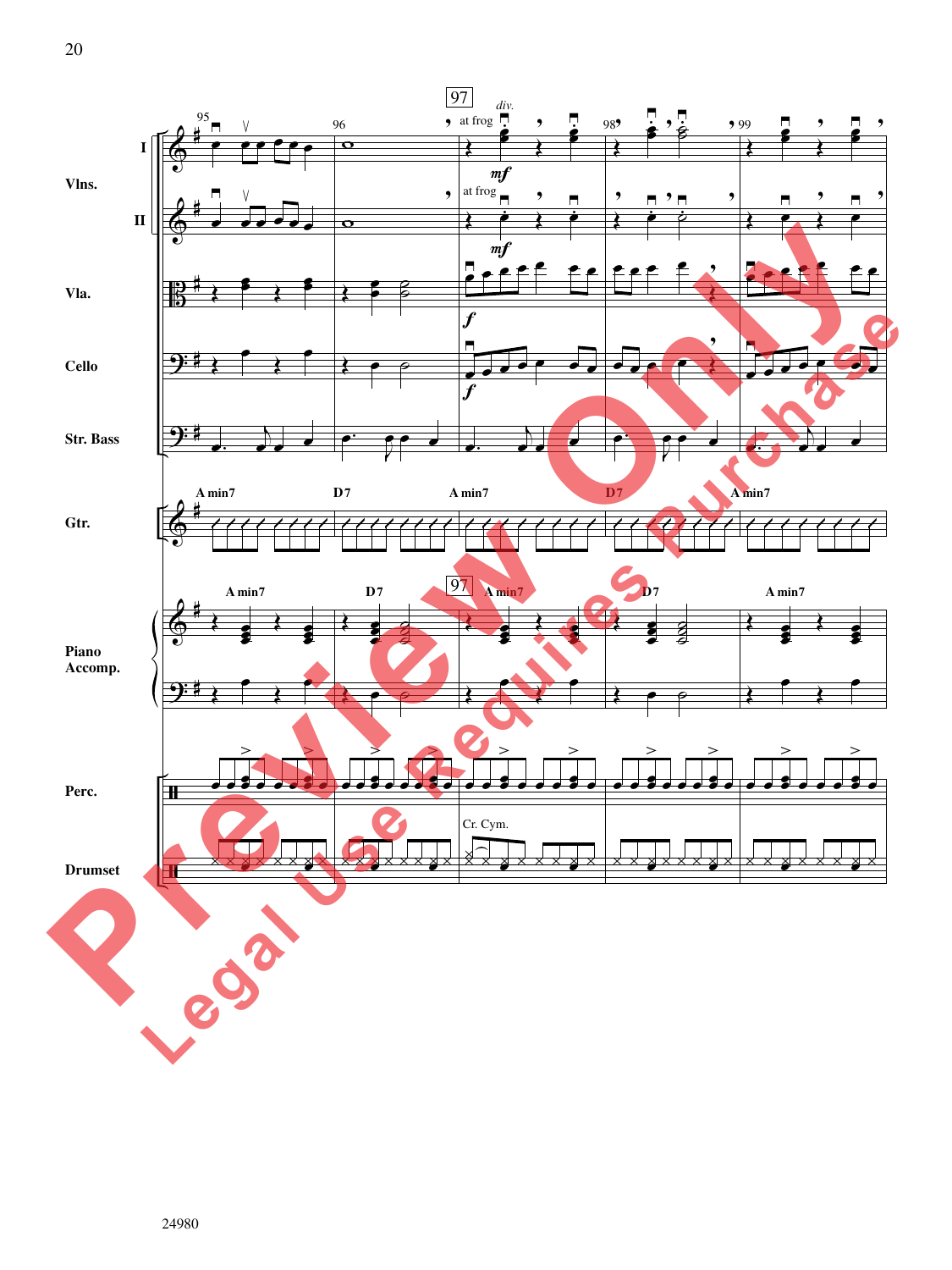![](_page_20_Figure_0.jpeg)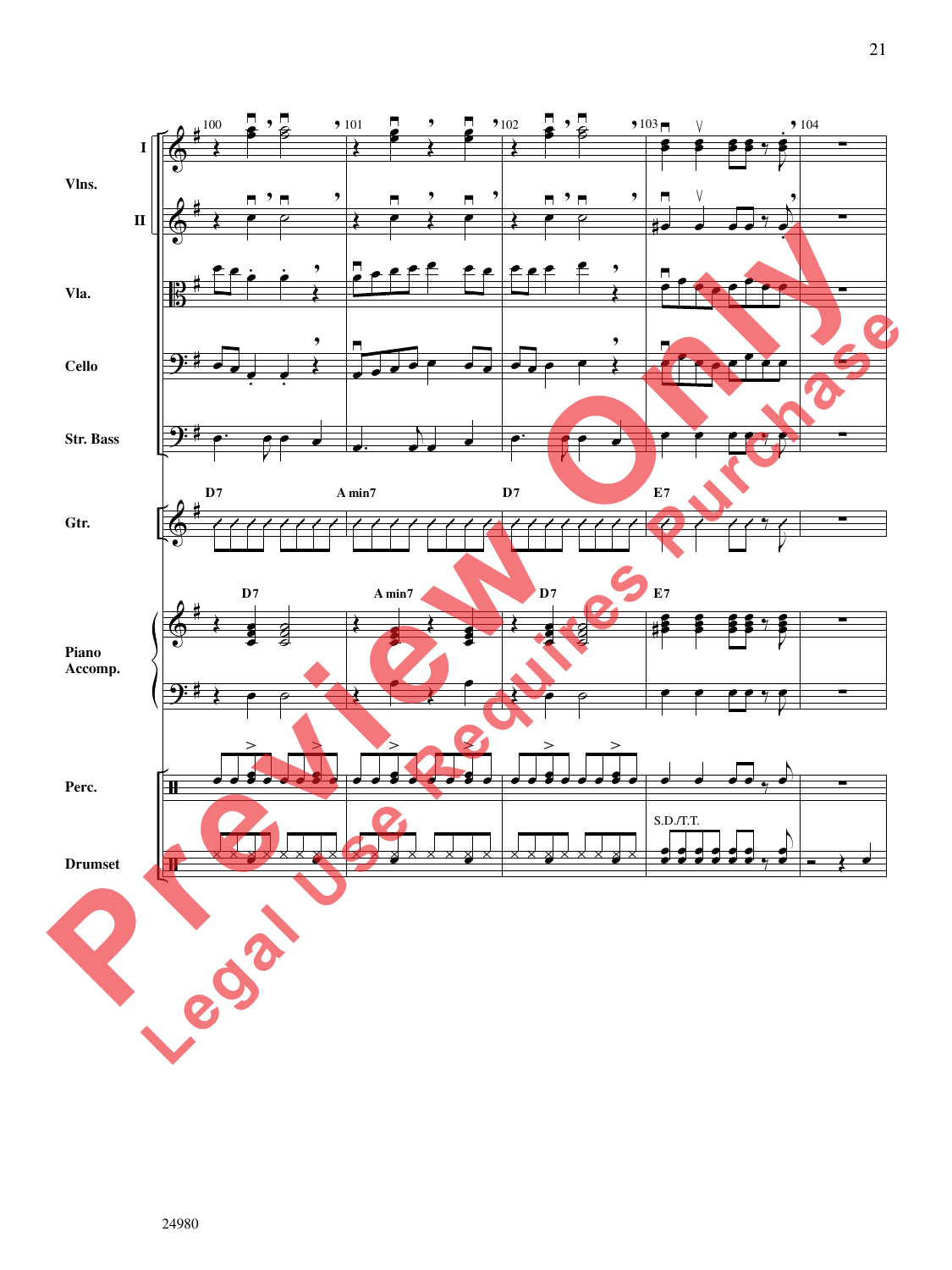![](_page_21_Figure_0.jpeg)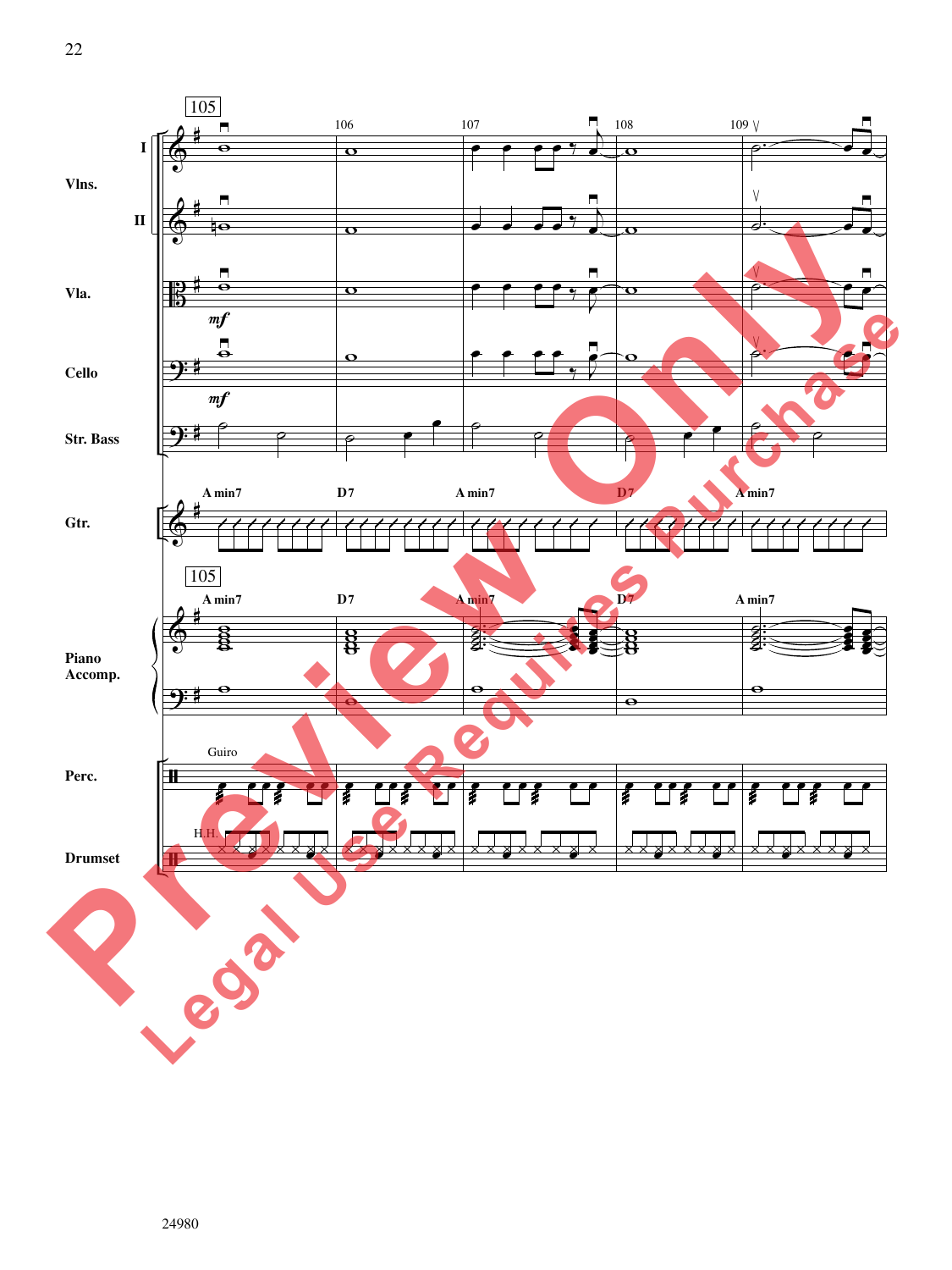![](_page_22_Figure_0.jpeg)